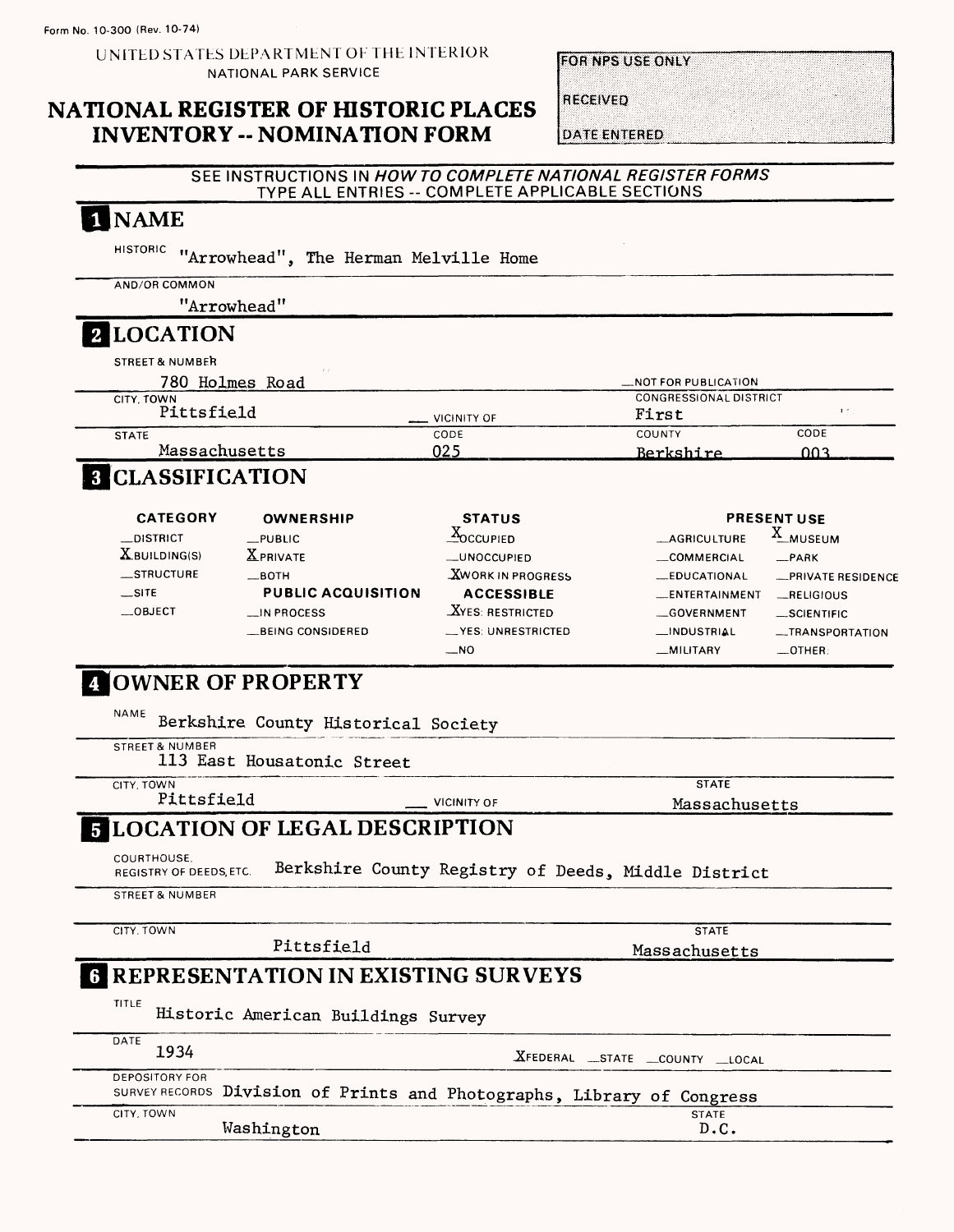# **DESCRIPTION**

|               | <b>CONDITION</b>     | <b>CHECK ONE</b> | <b>CHECK ONE</b>                     |  |
|---------------|----------------------|------------------|--------------------------------------|--|
| $X$ EXCELLENT | <b>_DETERIORATED</b> | __UNALTERED      | $\underline{\text{X}}$ ORIGINAL SITE |  |
| $\equiv$ GOOD | __RUINS              | <b>XALTERED</b>  | DATE_<br>$M$ OVED                    |  |
| $-$ FAIR      | __UNEXPOSED          |                  |                                      |  |

DESCRIBETHE PRESENT AND ORIGINAL (IF KNOWN) PHYSICAL APPEARANCE

"Arrowhead" stands on the western side of Holmes Road about one-half mile north of the line dividing Pittsfield and Lenox, Massachusetts. Though broken by suburban residential development, large portions of the immediate area retain their original rural character. When Herman Melville acquired "Arrowhead" in 1850, the house was the center of some 160 acres of farm land. However, sales during the late 19th and 20th centuries have reduced the property to its present 14.2 acres. The most recent sales, concluded in the 1960's, involved 28.4 acres to the south of the house, now devoted to agricultural purposes, and 30.7 acres to the north, owned by the Berkshire Life Insurance Company and largely maintained as open land; both parcels, but particularly that to the north, contribute to the setting of the landmark property. "Arrowhead" and related outbuildings are located on that part of the property near Holmes Road; the remainder consists of open fields and woods.

The original "Arrowhead" (now the front portion of a much larger structure) was built during the 1780's by Captain David Bush and is believed to have housed a public inn operated by Bush and his son. In 1844 the Bush family sold the property to Dr. John Brewster, a prominent Pittsfield physician, who in turn sold it to Melville on September 14, 1850. A contemporary drawing indicates that the frame and clapboard building was then, as now,  $2\frac{1}{2}$  stories high, 5 bays wide and 2 bays deep, with doublehung sash windows flanked by louvered blinds. A small porch—a triangular pediment supported by Doric columns—covers the main entrance, at the center of the eastern facade. The pitched roof is broken at the ridge by a massive central chimney, 12 feet square at its base. (In his sketch "I and My Chimney," Melville indicated that both roof and chimney had been lowered before he purchased the house; this statement, if accurate, would suggest that the house may have been 3 stories high when first built.) The interior of the house follows a slightly irregular four-room plan; a narrow half-turn staircase set against the front (east) side of the chimney gives access to the second floor.

Melville apparently had intended to build a new and more elaborate house on the property but limited profits from his writing during the 1850's forced him to abandon this plan. Instead, he made small repairs to the existing structure and built at its northern end a piazza, made famous in literature by his introductory essay in The Piazza Tales (1856). A low, narrow structure, the piazza took full advantage of a superb view north toward Mt. Greylock. Later owners enlarged the piazza but it was eventually removed; during the present century, a large window was cut into the north side of the house to take advantage of the same view. With this exception, little change has been made in the exterior of the main block of the house since the time of Melville's residence.

Though recent owners (mid-20th century) have made substantial changes in the interior of the main house, two significant rooms retain a good deal of their original character. Melville's chamber, at the northeast corner of the second floor, retains its wide-board floor and gun-stock posts. Melville's first-floor library is distinguished by its massive brick fireplace and paneled fireplace wall, which appear to date from the original construction of the house. Inscriptions from Melville's works have been painted on two of the panels above the mantel, perhaps by the author himself (informed visitors generally note one flagrant misspelling and recall that Melville's formal education was limited).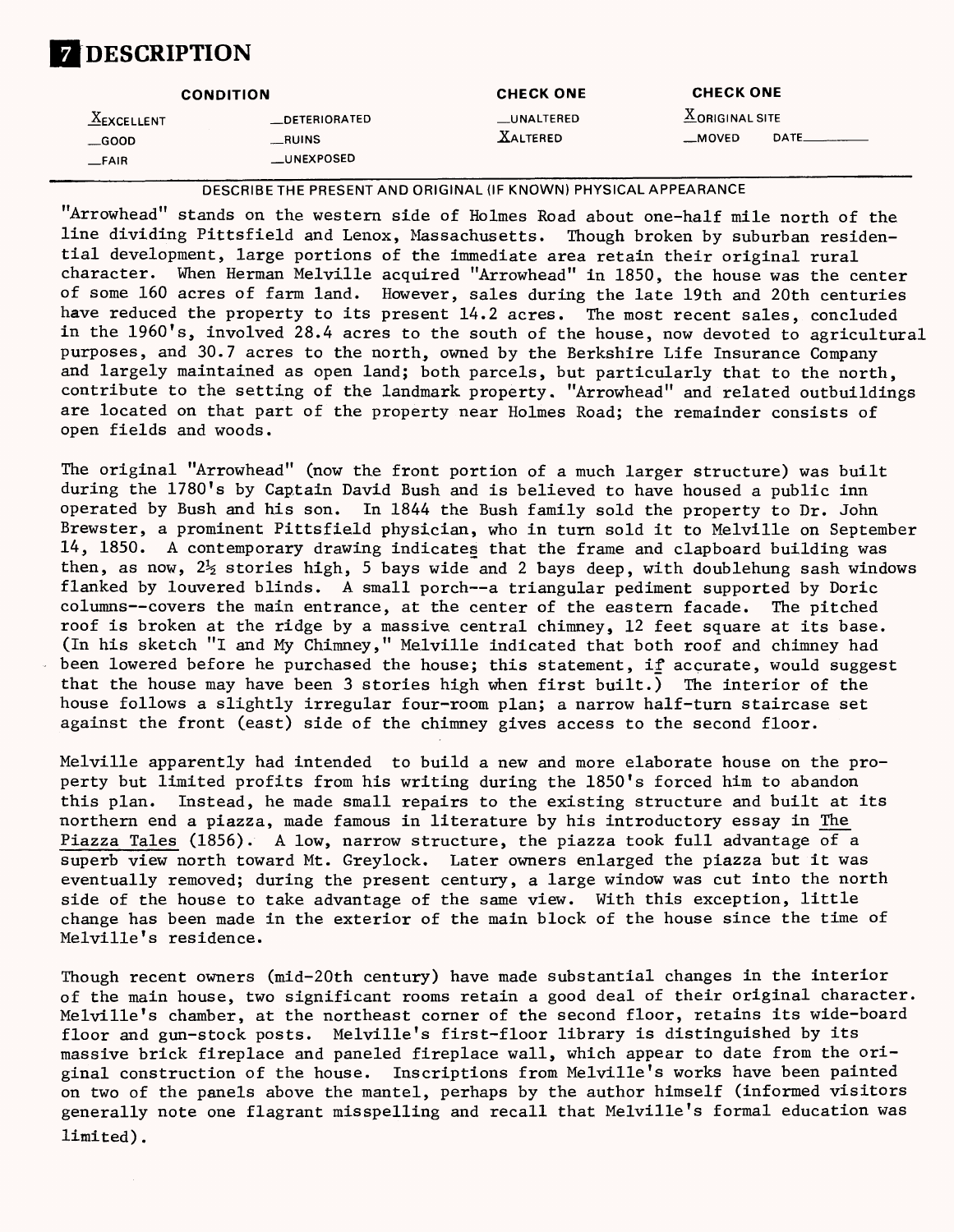

| __SCIENCE<br>$-LAW$<br>_CONSERVATION<br>ARCHEOLOGY-HISTORIC<br>$-1400-1499$<br><b>XLITERATURE</b><br>SCULPTURE<br>ECONOMICS<br><b>AGRICULTURE</b><br>$-1500-1599$<br><b>MILITARY</b><br>EDUCATION<br><b>ARCHITECTURE</b><br>$-1600-1699$<br>$\equiv$ THEATER<br>__MUSIC<br><b>ENGINEERING</b><br>$\overline{\phantom{a}}$ ART<br>$-1700-1799$<br>_TRANSPORTATION<br><b>_PHILOSOPHY</b><br>_EXPLORATION/SETTLEMENT<br>$X_{1800-1899}$<br>COMMERCE<br>_OTHER (SPECIFY)<br>_POLITICS/GOVERNMENT<br>INDUSTRY<br>COMMUNICATIONS<br>$-1900-$<br>INVENTION | PERIOD<br><b>ARCHEOLOGY-PREHISTORIC</b><br><b>PREHISTORIC</b> | AREAS OF SIGNIFICANCE -- CHECK AND JUSTIFY BELOW<br>COMMUNITY PLANNING | <b>LANDSCAPE ARCHITECTURE</b> | <b>RELIGION</b><br>_SOCIAL/HUMANITARIAN |
|-----------------------------------------------------------------------------------------------------------------------------------------------------------------------------------------------------------------------------------------------------------------------------------------------------------------------------------------------------------------------------------------------------------------------------------------------------------------------------------------------------------------------------------------------------|---------------------------------------------------------------|------------------------------------------------------------------------|-------------------------------|-----------------------------------------|
|-----------------------------------------------------------------------------------------------------------------------------------------------------------------------------------------------------------------------------------------------------------------------------------------------------------------------------------------------------------------------------------------------------------------------------------------------------------------------------------------------------------------------------------------------------|---------------------------------------------------------------|------------------------------------------------------------------------|-------------------------------|-----------------------------------------|

SPECIFIC DATES 1780's; 1850-1863 BUILDER/ARCHITECT Captain David Bush

STATEMENT OF SIGNIFICANCE<br>"Arrowhead," a 2<sup>1</sup>2-stor a  $2\frac{1}{2}$ -story frame and clapboard house located at Pittsfield, Massachusetts, was from 1850 until 1863 the home of Herman Melville, one of the major figures of 19th century American literature. The works which Melville completed while in residence at "Arrowhead" include Moby Dick (1851; his best known novel), Pierre (1852), Israel Potter (1855), The Confidence Man (1857), and many shorter tales and sketches.

The original portion of "Arrowhead" (the front section with its massive central chimney) was built during the 1780's; two substantial ells were later added to the house, one of them during the Melville family ownership. "Arrowhead" remained the property of the Melville family until 1927, and continued to be used as a private residence until February, 1975, when it was acquired by the Berkshire County Historical Society as its museum/headquarters.

#### Historical Background

Herman Melville was born at New York City on August 1, 1819. After the death of his father in 1830, the family moved to Albany and later to Lansingburgh, New York. Melville became familiar with the Berkshire region during his youth, spending vacations with his uncle, Major Thomas Melville, on the latter's farm at Pittsfield, Massachusetts, and serving briefly as a teacher at the Sikes School, also at Pittsfield. However, like many of his Dutch and British ancestors, Melville found the sea more appealing than teaching. In June, 1839, at the age of 19, he shipped on a Liverpool trader, returning to the United States the following October. His experiences on this voyage later furnished material for his partly autobiographical novel Redburn, His First Voyage (1849).

On January 3, 1841, Melville again went to sea on the whaler Acushnet out of New Bedford, Massachusetts, but jumped ship at Nuku Hiva in the Marquesas Islands in July, 1842. Melville and a companion Richard Greene, made their way to the interior of the island where they were captured by the supposedly cannibalistic tribe of Taipis. The two were well-treated, however, and both managed to escape within a few weeks. Melville made the brief adventure the subject of his first novel Typee (1846). His experiences following his short service on the Australian whaler Lucy Ann (August 9 to September 20, 1842)-his brief imprisonment at Tahiti for refusing to return to the ship, his escape with "Doctor" fong Ghost, and their subsequent ramblings about the nearby island of Eimeo-furnished Melville with the substance of his second book Omoo (1847).

Melville's next voyage, aboard the whaler Charles and Henry, covered approximately the southern Pacific route which he described in his third book, Mardi (1849). Then followed, from Hay to August, 1843, a stay at Lahaina, on Maui, and at Honolulu. When Melville shipped as an ordinary seaman on the frigate United States, on August 17, 1843, he began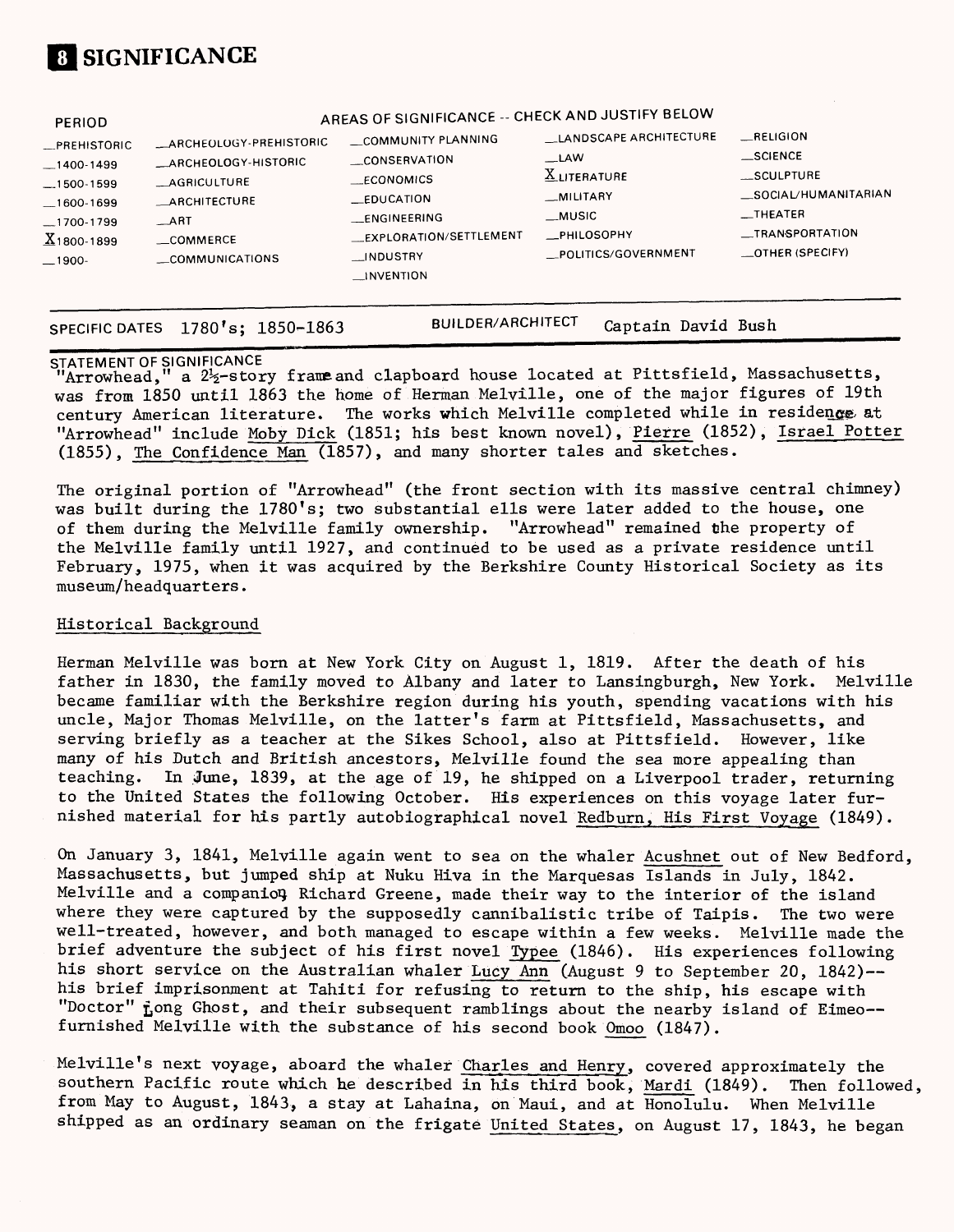### **MAJOR BIBLIOGRAPHICAL REFERENCES**

Hillway, Tyrus. "Herman Melville's 'Arrowhead, 1 a Berkshire Landmark," The Berkshire Eagle (December 10, 1972).

Leyda, Jay. The Melville Log, a Documentary Life of Herman Melville, 2 vols., (New York, 1951).

Mattheissen, F. 0. American Renaissance (New York, 1941). Mumford, Lewis. Herman Melville (New York, 1929; revised 1962).

### **LOGEOGRAPHICAL DATA**

ACREAGE OF NOMINATED PROPERTY 14.189 acres UTM REFERENCES

| . 61 41 41 27<br>vı u | 712.0.01<br>$14.6$ }9.7 |      | 4,01<br>ΙO<br>4.   | 4             |
|-----------------------|-------------------------|------|--------------------|---------------|
| ZONE<br>EASTING       | rhin c<br>NORT          | ZONE | <b>EASTING</b>     | ำหเพG<br>NOR1 |
| 01<br><u> ລະເ</u> ລ   | :4.61<br>9, O           | 8Ī   | . ol<br>' hi<br>д. | 3.301<br>41   |
|                       |                         |      |                    |               |

VERBAL BOUNDARY DESCRIPTION

The boundaries of the national historic landmark designation for "Arrowhead," shown in red on the accompanying survey map (a photocopy reduction of the original recorded in the Berkshire County Registry of Deeds, Middle District), are those of the 14.189-acre property acquired in two parcels by the Berkshire County Historical Society.

|                                                                                 |                                                                                                                                                                                                 |                            | LIST ALL STATES AND COUNTIES FOR PROPERTIES OVERLAPPING STATE OR COUNTY BOUNDARIES |                                  |
|---------------------------------------------------------------------------------|-------------------------------------------------------------------------------------------------------------------------------------------------------------------------------------------------|----------------------------|------------------------------------------------------------------------------------|----------------------------------|
| <b>STATE</b>                                                                    | CODE                                                                                                                                                                                            | <b>COUNTY</b>              |                                                                                    | CODE                             |
| <b>STATE</b>                                                                    | CODE                                                                                                                                                                                            | <b>COUNTY</b>              |                                                                                    | CODE                             |
| <b>II FORM PREPARED BY</b>                                                      |                                                                                                                                                                                                 |                            |                                                                                    |                                  |
|                                                                                 | NAME/TITLE Polly M. Rettig, Historian, Landmark Review Project; original form                                                                                                                   |                            |                                                                                    |                                  |
|                                                                                 | prepared by J. Walter Coleman, Historian 7/21/61                                                                                                                                                |                            |                                                                                    |                                  |
| ORGANIZATION                                                                    |                                                                                                                                                                                                 |                            | DATE                                                                               |                                  |
| <b>STREET &amp; NUMBER</b>                                                      | Historic Sites Survey, National Park Service                                                                                                                                                    |                            | 8/13/75<br><b>TELEPHONE</b>                                                        |                                  |
| 1100 L Street, N.W.                                                             |                                                                                                                                                                                                 |                            | 202-523-5464                                                                       |                                  |
| <b>CITY OR TOWN</b>                                                             |                                                                                                                                                                                                 |                            | $\delta^{\prime\prime}$ .                                                          |                                  |
| Washington                                                                      |                                                                                                                                                                                                 |                            |                                                                                    |                                  |
|                                                                                 | <b>IZ STATE HISTORIC PRESERVATION OFFICER CERTIFICATION</b><br>THE EVALUATED SIGNIFICANCE OF THIS PROPERTY WITHIN THE STATE IS:                                                                 |                            |                                                                                    |                                  |
|                                                                                 |                                                                                                                                                                                                 |                            |                                                                                    |                                  |
| NATIONAL __                                                                     |                                                                                                                                                                                                 | $STATE$ <sub>____</sub>    | LOCAL                                                                              |                                  |
|                                                                                 | As the designated State Historic Preservation Officer for the National Historic Preservation Act of 1966 (Public Law 89-665).                                                                   |                            |                                                                                    |                                  |
|                                                                                 | hereby nominate this property for inclusion in the National Register and certify that it has been evaluated according to the<br>criteria and procedures set forth by the National Park Service. |                            |                                                                                    |                                  |
|                                                                                 |                                                                                                                                                                                                 |                            |                                                                                    |                                  |
| FEDERAL REPRESENTATIVE SIGNATURE                                                | N/A                                                                                                                                                                                             | National Historic Landmark |                                                                                    | (NATIONAL HISTORIC<br>LANDMARKS) |
| TITLE                                                                           |                                                                                                                                                                                                 |                            | DATE                                                                               |                                  |
| <b>FOR NPS USE ONLY</b><br>DIRECTOR, OFFICE OF ARCHEOLOGY KNJ<br><b>ATTEST:</b> | <b>I HEREBY CERTIFY THAT THIS PROPERTY IS INCLUDED IN THE NATIONAL REGISTER</b>                                                                                                                 |                            | DATE<br><b>DATE</b>                                                                |                                  |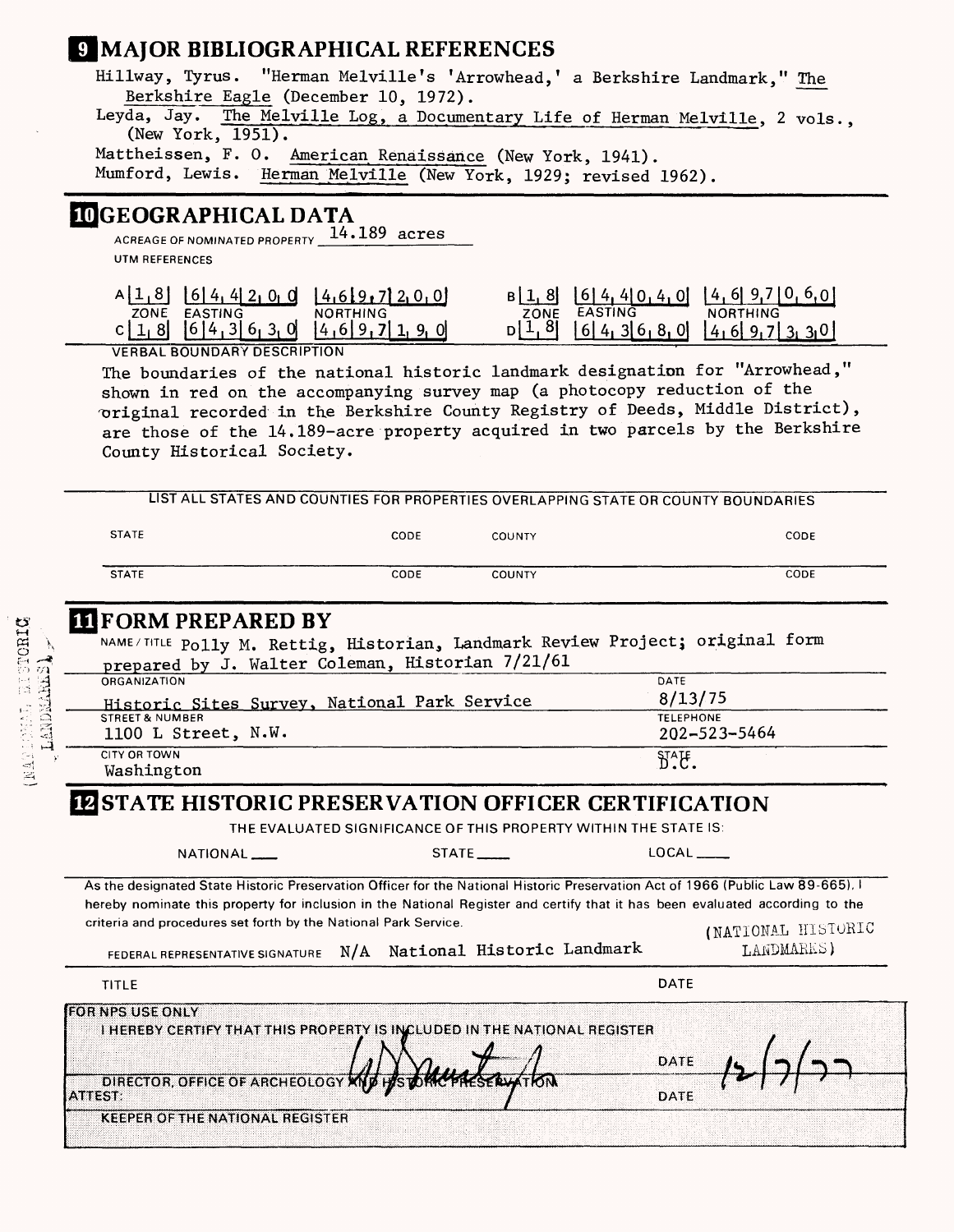### **FOR NPS USE ONLY**

**RECEIVED** 

### **NATIONAL REGISTER OF HISTORIC PLACES INVENTORY -- NOMINATION FORM** DATE ENTERED

CONTINUATION SHEET "Arrowhead" ITEM NUMBER 7 PAGE 2

The small outbuildings which stood at the rear (west) of the house when Melville purchased it have been replaced by two frame and clapboard ells, each 2 stories high with pitched roof; one was added during the Melville family ownership, the other more recently. Immediately west of the rear ell is a frame and clapboard garage of modern construction,  $1\frac{1}{2}$  stories high with pitched roof. Still further west is a moderate-sized barn covered with board and batten siding; this structure, which pre-dates Melville's purchase of "Arrowhead," has a pitched roof broken at the center of the ridge by a square cupola topped by a weathervane. All of the outbuildings are in good condition, while the house itself appears to be in excellent condition.

The garage does not contribute to the significance of the landmark.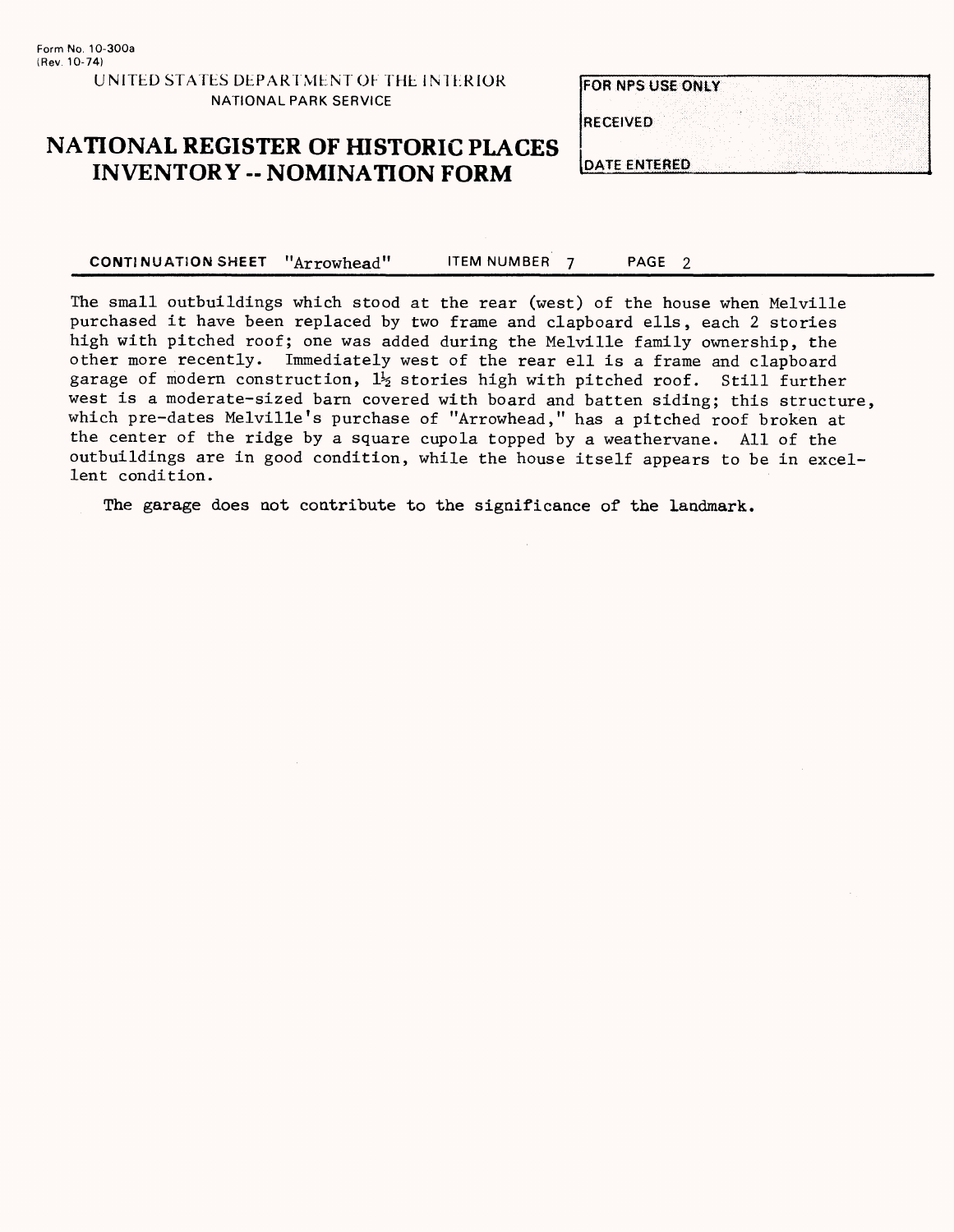### **NATIONAL REGISTER OF HISTORIC PLACES INVENTORY - NOMINATION FORM**

| <b>FOR NPS USE ONLY</b> |  |
|-------------------------|--|
|                         |  |
| <b>RECEIVED</b>         |  |
|                         |  |
| <b>IDATE ENTERED</b>    |  |

CONTINUATION SHEET "Arrowhead" LITEM NUMBER 8 PAGE a new series of adventures which were to supply him with the materials, supplemented with those of other sailors, for White-Jacket (1850).

After being discharged at Boston on October 14, 1844, Melville returned to his mother's home where by wintertime he had begun the composition of Typee. For the most part reviewers were pleased with the novelty of the book and its straightforward style. Qmoo followed the next year and also met with great success. With the sense of security afforded by the fame of his first two books, Melville married Elizabeth Shaw, daughter of Chief Justice Lemuel Shaw of Massachusetts in August, 1847. The young couple settled in New York City, where Melville was taken up by the Duyckinck brothers, whose literary circle was the most interesting and influential in the city. Melville read widely at this time (as he would do throughout his life) in an attempt to make up for the deficiencies in his formal education, which had taken him only part way through the Albany Academy.

Early in 1847 Melville had begun Mardi, which he then intended to be a sequel to Omoo. However, by the end of the year he had resolved to make the book a political and moral allegory expressing his ideas about contemporary western civilization and the nature of literature, religion, and philosophy. When Mardi was published in 1849, critical reaction was negative and Melville returned to what the public had liked before, quickly producing Redburn (1849) and White Jacket (1850).

In the fall of 1850 Melville bought a late 18th century farmhouse with some 160 acres of land near Pittsfield, Massachusetts, naming the place "Arrowhead" after finding several Indian relics. Here in 1850-51 Melville developed his famous friendship with Nathaniel Hawthorne, then staying at nearby Lenox. During the same period and clearly under Hawthorne's influence, he completed Moby Dick. Though now generally regarded as Melville's masterpiece, the book generated mixed reactions at the time of its publication. Most reviewers were puzzled by it; some were abusive; only a few sensed its power. The dominant theme of the nature of evil and the author's ambiguous attitude toward nature and God were out of tune with the optimistic, romantic, Transcendental temper of the age, and its symbolistic style ran counter to the new trend toward realism in the writing of fiction.

Despite the critical reaction to Moby Dick, Melville plunged at once into his next book, Pierre (1852), in which he anticipated the use of depth psychology by 20th century novelists. There is evidence that Melville suffered a near breakdown after finishing Pierre, but he continued to write steadily through 1856. He published two novels, Israel Potter (1855) and The Confidence Man (1857), and also contributed a number of sketches and a dozen stories to Putnam's and Harper's, collecting six of them in The  $\frac{\text{Piazza Tales}}{\text{Mastley}}$  . Outstanding among these pieces are "The Encantadas," "Bartleby," "The Bell Tower," and "Benito Cereno" (perhaps his best short story).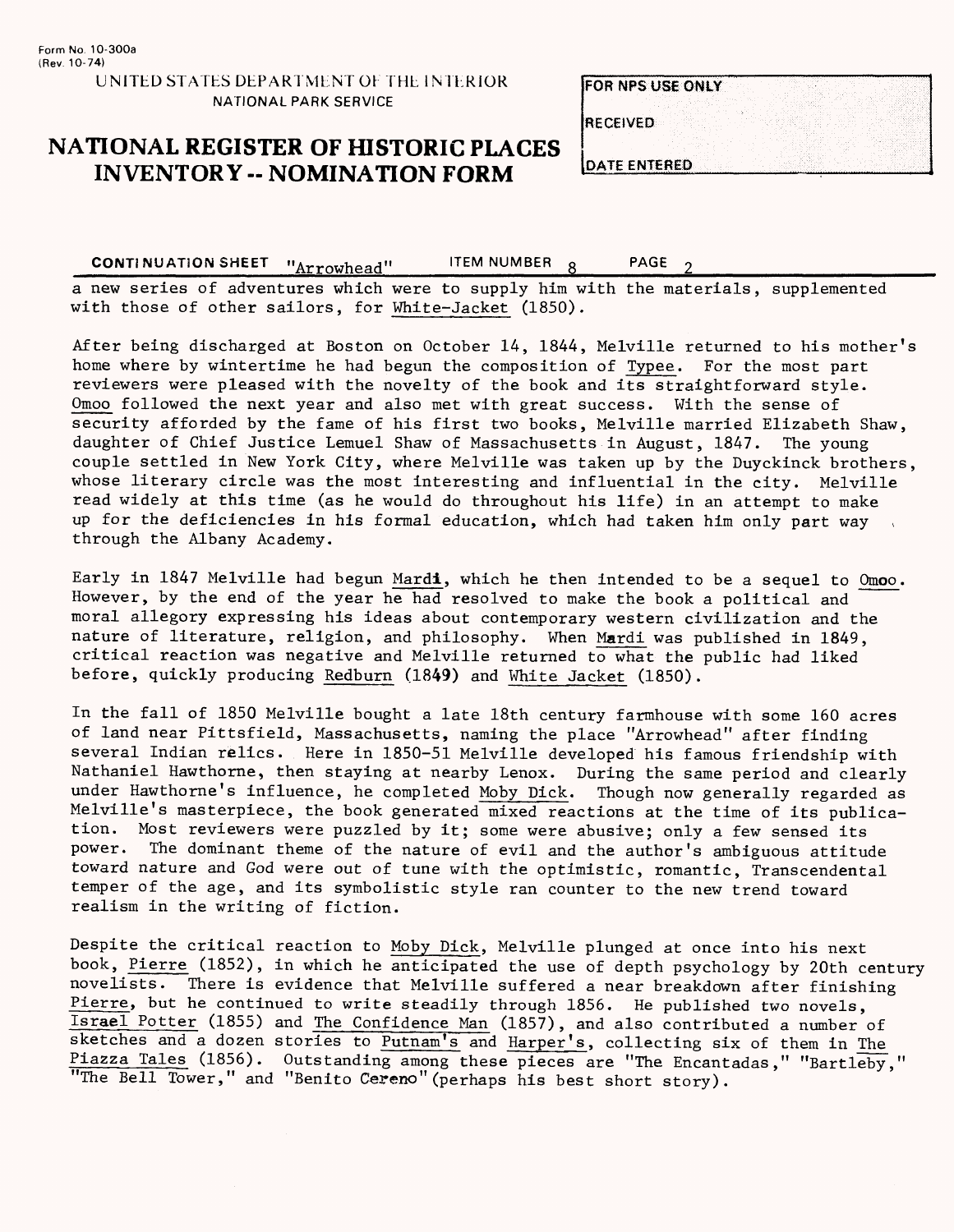**NATIONAL PARK SERVICE**

| <b>IRECEIVED</b> | <b>FOR NPS USE ONLY</b> |  |  |  |
|------------------|-------------------------|--|--|--|
|                  |                         |  |  |  |
|                  |                         |  |  |  |
|                  |                         |  |  |  |
|                  |                         |  |  |  |

## **NATIONAL REGISTER OF HISTORIC PLACES INVENTORY -- NOMINATION FORM DATE ENTERED**

CONTINUATION SHEET "Arrowhead" LITEM NUMBER 8 PAGE 3

Again in poor health, Melville toured Europe and the Holy Land in 1856-57, stopping briefly on the voyage out to visit Hawthorne, then United States Consul in Liverpool. After his return to the United States in May, 1857, Melville lectured intermittently in the east and middle west. Unsuccessful in obtaining a government appointment, he sold "Arrowhead" to his brother Allan Melville in 1863 and moved to New York City; thereafter, he returned to the Pittsfield house only for occasional visits. In December, 1866, Melville was made a district inspector of customs and held that post until December, 1885, when he and his wife were placed in comfortable circumstances through family bequests.

Melville's active period as a writer ended with the publication in 1866 of Battle-Pieces, a collection of poems about the Civil War, though Clarel, a long narrative poem, appeared in 1876 and two other volumes of verse, John. Marr and Other Sailors (1888) and Timoleon (1891), were privately issued. Among the projects, either completed or half-finished, which Melville left at his death (September 28, 1891), three works are notable: two travel diaries of 1849 and 1856-57 and the superb short novel Billy Budd, Foretopman.

"Arrowhead" was owned by Allan Melville until his death in 1872 and thereafter by his descendants until 1927; Herman Melville apparently had intended to replace the original house with a new and more elaborate structure; however, limited profits from his writing during the 1850's forced him to abandon this plan. Instead, he made necessary repairs to the existing building and constructed at its northern end a low, narrow piazza which took full advantage of "Arrowhead's" superb view of nearby Mt. Greylock. The piazza itself, made famous in literature in the introductory essay in The Piazza Tales, was enlarged and then removed by subsequent owners of the house, but the vista<br>which the author so frequently enjoyed from it remains relatively unchanged. The which the author so frequently enjoyed from it remains relatively unchanged. Berkshire County Historical Society purchased "Arrowhead" for use as its museum/headquarters in February, 1975, and hopes to open the building to the public on a regular basis beginning in the spring of 1976.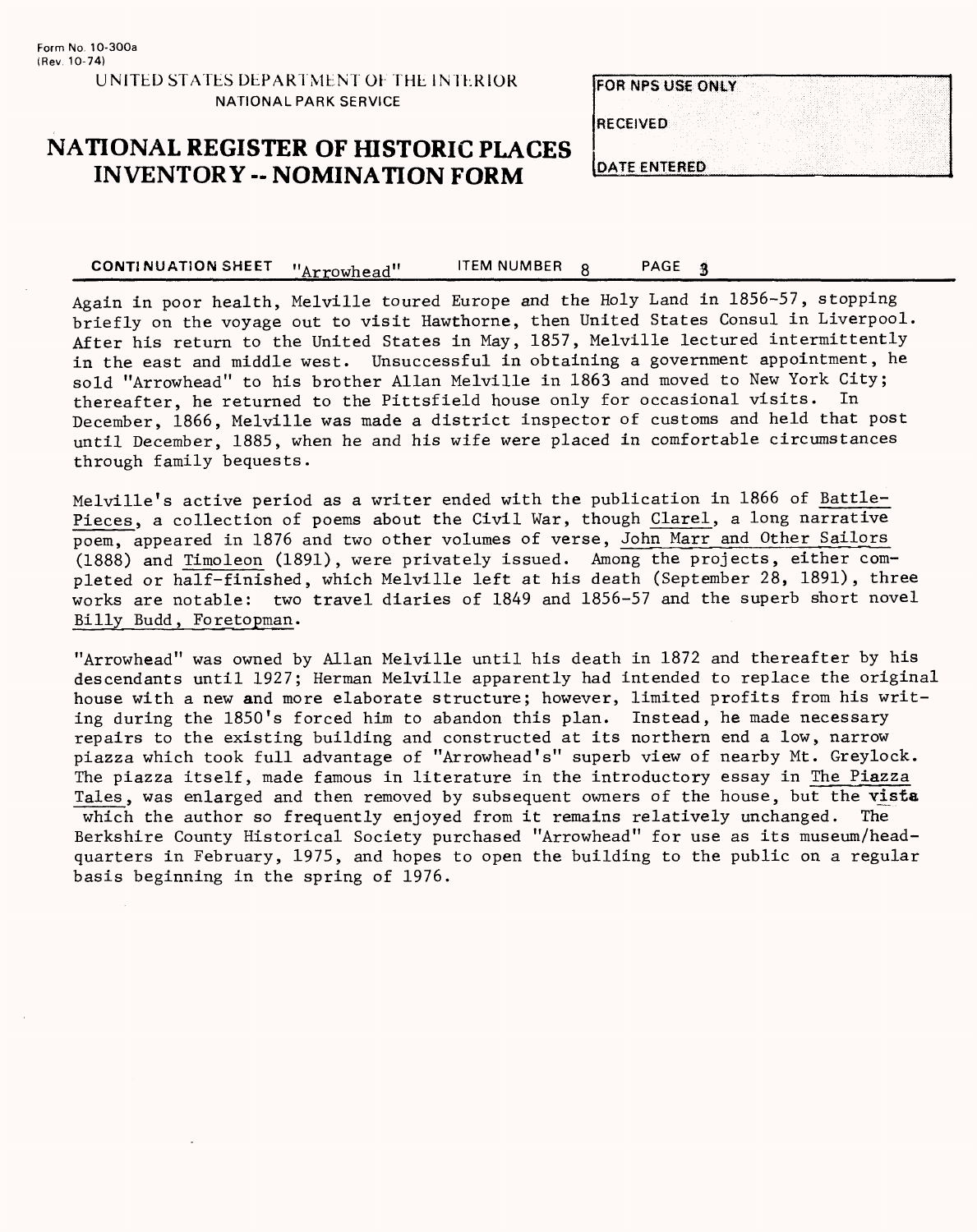### **United States Department of the Interior** National Park Service

# **National Register of Historic Places Inventory—Nomination Form**

**Exp. 10-31-84**

mente de la construcción de la construcción de la construcción de la construcción de la construcción de la con<br>Construcción de la construcción de la construcción de la construcción de la construcción de la construcción de **Experimental Construction** 

EN DRAGO DE

**Continuation sheet\_\_\_\_\_\_\_\_\_\_\_\_\_\_\_\_\_\_\_\_\_Item number |p\_\_\_\_\_\_\_\_\_\_\_\_Page f**

This is an amendment to the National Historic Landmark form prepared by Polly M. Rettig and dated  $8/13/75$ . This amendment changes the acreage of the Landmark from 14.189 acres to 44.909 acres by the addition of 30.72 acres known as the north meadow or parcel 1204C.

The verbal boundary description is hereby amended to read, "The boundaries of Arrowhead, the Home of Herman Melville, located at 780 Holmes Road are the boundaries of lots 1204A and 1204C taken together as recorded in the Berkshire County Registry of Deeds, Middle District and generally running from a point at the northeast corner of the subdivision known as Lori Court, 1383.46 feet generally north along the west side of Holmes Road, then generally west 1605 feet, then generally south, 1,115.65 feet, then generally east 1560.74 feet along the north side of Lori Court to the point of the beginning.

The addition of lot 1204C to the Landmark is justified on several grounds:

- 1. It was part of the Arrowhead farm during Melville's occupancy.
- 2. Lot 1204C protects the view of Mount Greylock from Melville's second floor writing room. It is known that the author cherished this view. Nathaniel Hawthorn in 1851 wrote of Melville in his study, "Shaping out the gigantic conception of his white whale, while the gigantic shape of Greylock loomed upon him." Melville later dedicated his novel Pierre to "Greylock's most excellent majesty."